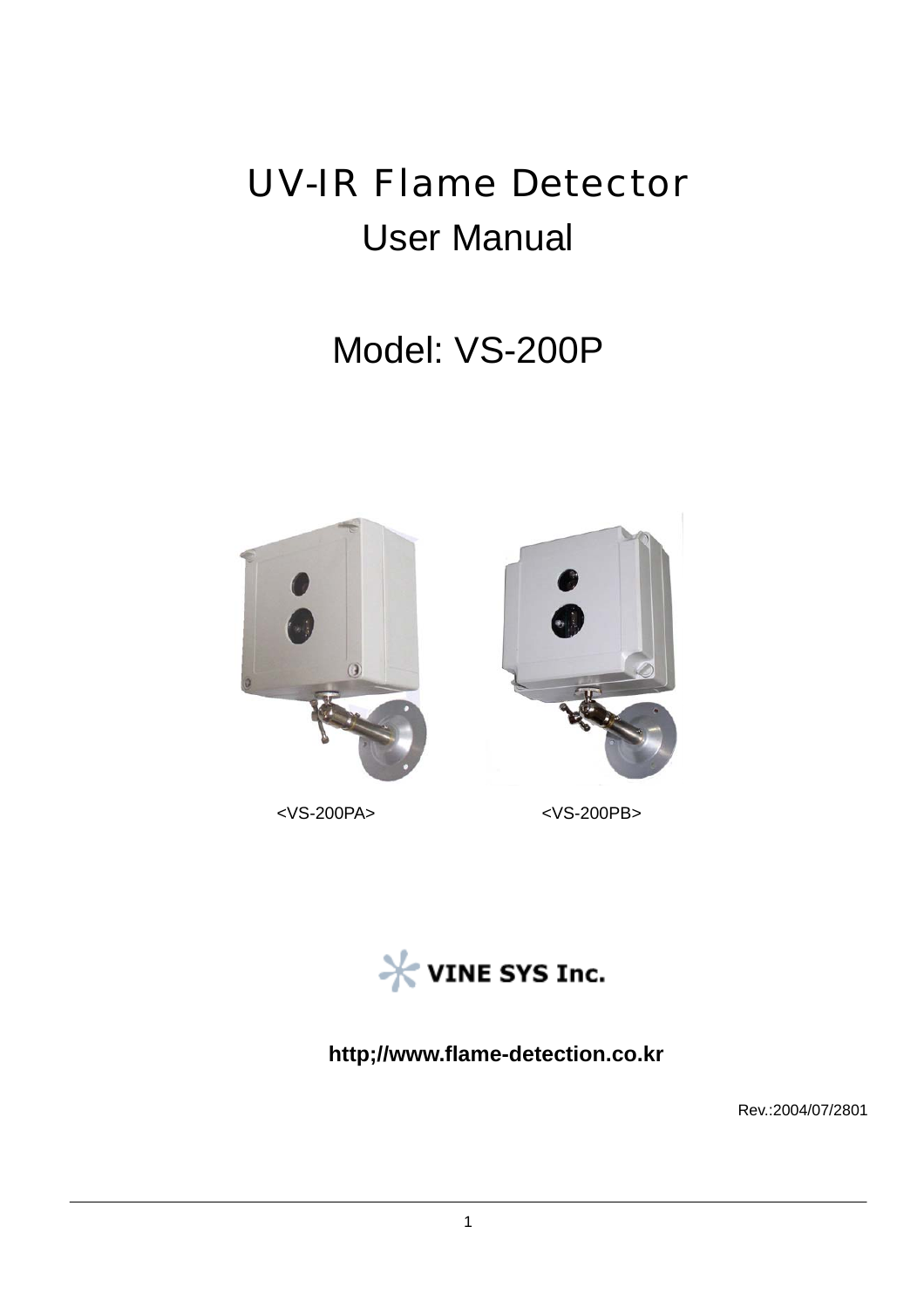# **Contents**

| Typical Applications –––––––––––––––––––––––3                                                                             |                |
|---------------------------------------------------------------------------------------------------------------------------|----------------|
| Detection Range - 3                                                                                                       |                |
| Response Time –––––––––––––––––––––––3                                                                                    |                |
| Immunity False Alarms <b>Constant Constant Constant Constant Constant</b>                                                 | $\overline{4}$ |
| Field of View                                                                                                             | $\overline{4}$ |
| Installation Considerations ––––––––––––––––– 4                                                                           |                |
| Components Indications –––––––––––––––––––5                                                                               |                |
| Field Installation ––––––––––––––––––––––––––6/7                                                                          |                |
| Start Up Procedure ––––––––––––––––––––––––– 8                                                                            |                |
| Detector Maintenance <b>Constanting Marson Constanting Constanting Constanting Constanting Constanting Constanting Co</b> |                |
| Appendix A (Technical Specification) - 2006 10                                                                            |                |
| Appendix B (DIP Switch Setting) - 41                                                                                      |                |
| Appendix C (Wiring Connection) – 12/13/14                                                                                 |                |
| Appendix D (Immunity to False Alarms) –––––––––––– 15                                                                     |                |
| Appendix E (Recommendations in installing) - 16/17/18/19                                                                  |                |
| Appendic F (Wiring Resistance Table) - 20                                                                                 |                |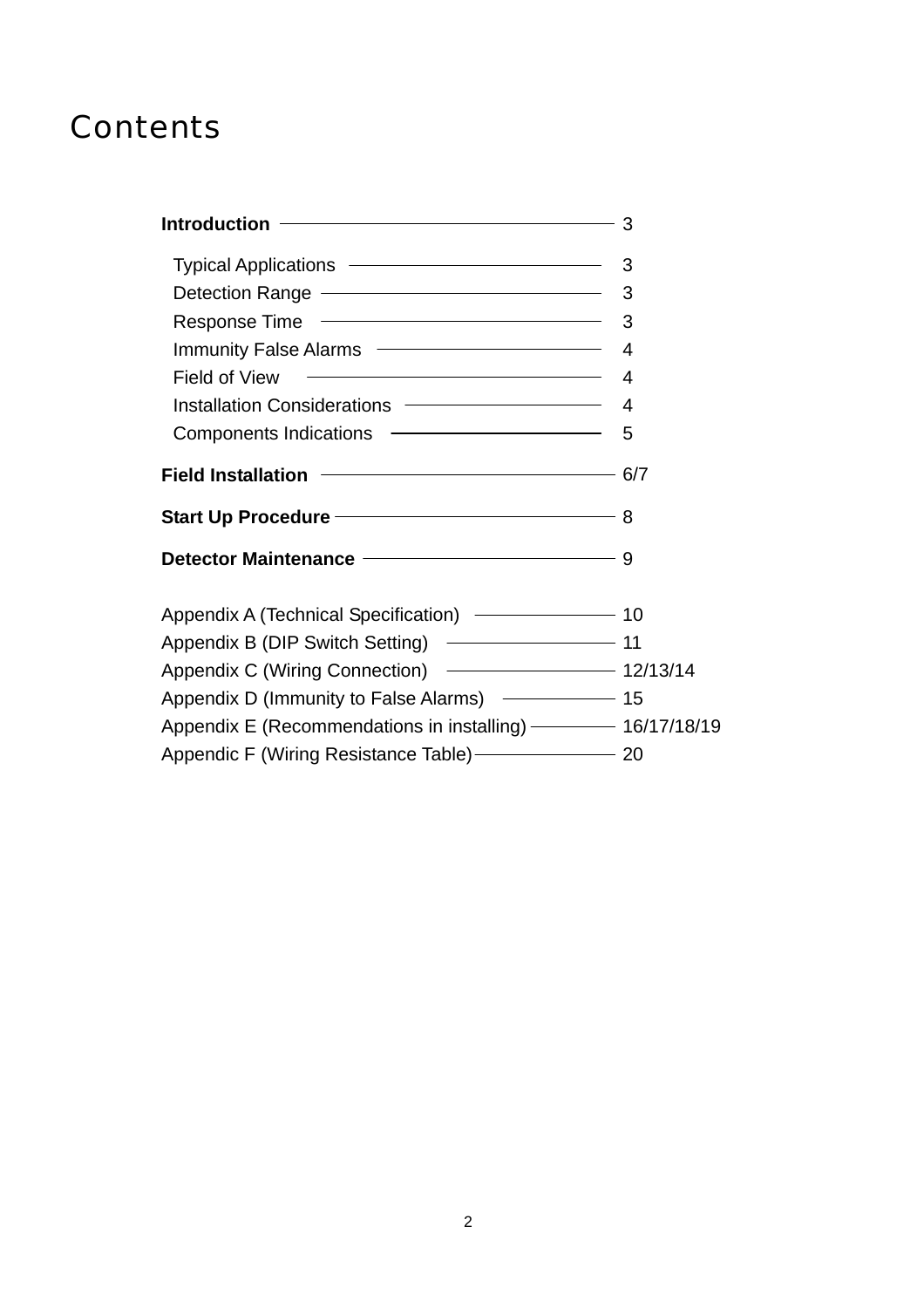# Introduction

VS-200P/VS-200P-RF are the smart "non-explosion" UV/IR flame detector with its POLYCARBONATE enclosure, combining two sensors for both the UV(Ultra-violet) and IR(Infrared) spectra. Its built-in microcontroller monitors and analyzes each sensors in an "AND" configuration, adding an extra alarm criterion of flicker frequency of fires to identify a variety of flame conditions. Only when all those three detection criteria(in UV/IR/Flicker frequency) meets a fire condition, the detector will intelligently alarm.

This detector is well protected against the versatile false alarms, such as ARC weldings, artifical light sources(halogen lamps, electronic flashes, etc) and other well-known spurious fires.

#### **Typical applications**

- Oil, gas and petrochemical refineries/production/storage/off loading/shipping
- Various production, processing and storage facilities
- Automotive-manufacturing and paint spray booths
- Warehouses(flammable liquids/toxic gases) and tank farms
- Printing industry facilities
- Power generation pumps, generators, engine rooms and manned stations
- Trade centers, culture halls, any other public buildings in commercial areas
- Especially for RF wireless solutions, with its optional RF module/Antenna.

#### **Detection range**

The practical application distance is directly related to the intensity of the ultraviolet/infrared radiation sources. The following ranges are on its highest sensitivity setting.

| Fuel      | Size                 | Distance (at field of view angle of 100 degree) |
|-----------|----------------------|-------------------------------------------------|
| n-heptane | 1 sq. ft (33x33cm)   | Nom. 20 meters (65ft)                           |
| gasoline  | 1 sq. ft $(33x33cm)$ | Nom. 20 meters (65ft)                           |

#### **Response time**

Its response time is typically as 3 to 5 seconds as per 15 meters(50ft) of n-heptane pan fire.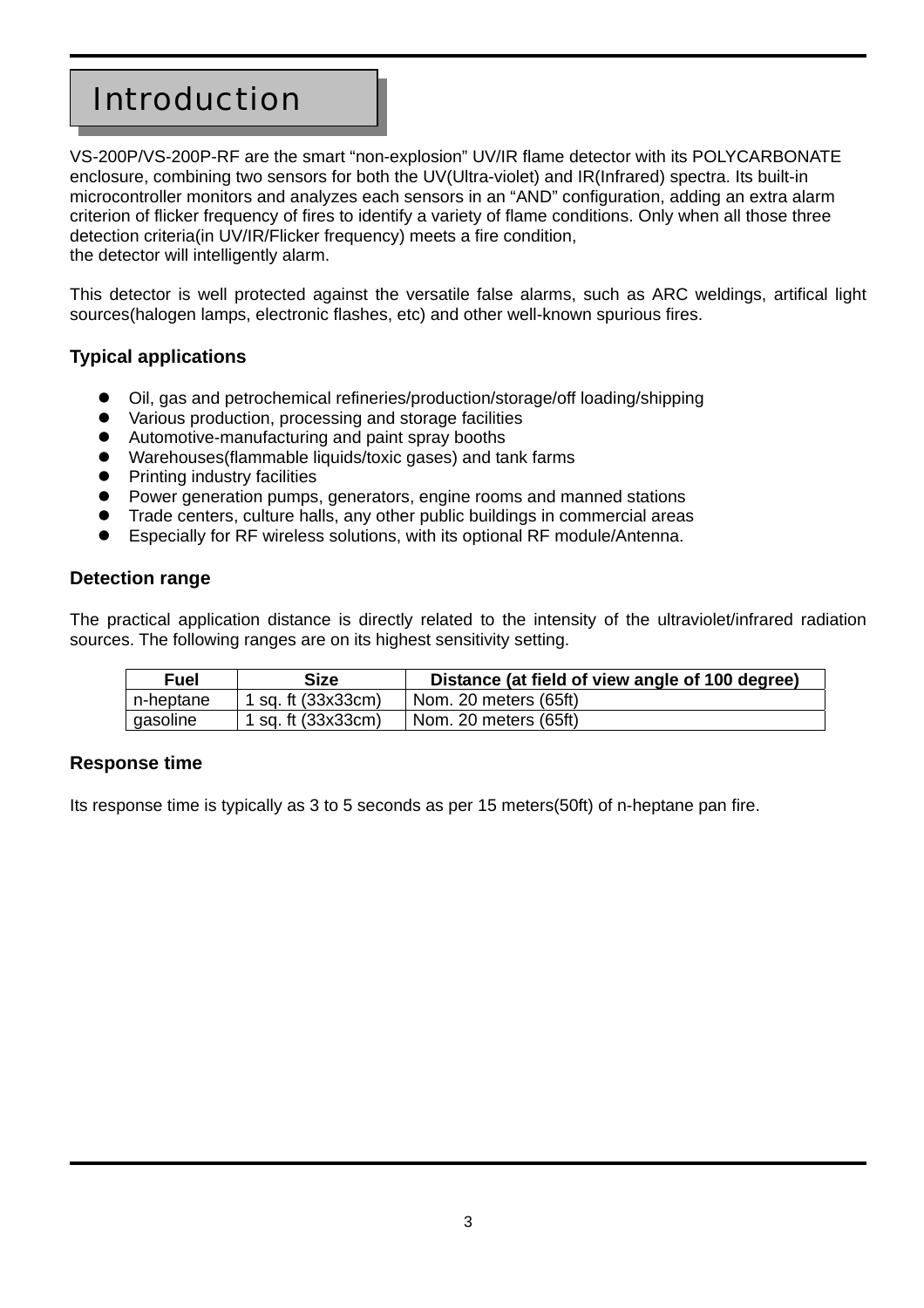#### **Immunity to false alarms**

VS-200P exhibits excellent immunity to many conditions/activities including but not limited to the followings

- □ Artificial light sources(halogen lamps, electronic flash, flashlights, etc) and those transient switching on/off(up to 2Hz)
- $\Box$  Hot body radiations, radiation heaters(1500 W)
- □ ARC welding radiaton (4mm rod, 240A)
- -"arc welding free" on customer request or up to 3 meters for general applications
- □ Sunlight (direct/reflected), etc

For details, refer to Appendix D.

#### **Field of View**

VS-200P/VS-200PRF have "more than 100 degree" horizontal/vertical field of view as cone of vision.



The detector's file of view is the area which the detector "sees" and therefore monitors. Any obstructions, within the detector's field of view, will impede the detector's effectiveness.

#### **Installation Considerations**

The followings should be considered when installing flame detectors.

- $\bullet$  Point detector toward where the flame is expected.
- Ensure an unobstructed view of the area to be monitored.
- Employ more than one detector to ensure the hazard is fully covered.
- Mount the detector about 1 meter below the ceiling so it can respond before being blocked by smoke accumulation at the ceiling.
- Tilt detector down a minimum of 10 degree or 20 degree(most desirable at 45 degree) to reduce dirt and dust accumulation which could obscure the detector's viewing window.
- The detector should be accessible for cleaning the windows.
- Securely mount detector so as to reduce vibration, impact as much as possible.
- z Consider adjusting the sensitivity/time delays against the false alarms/potential inhibitors below in surroundings below ,which may prevent detector from detecting a fire or reduce its sensitivity to fire;
	- Solid objects such as machinery, glass or plexglass between the detector and potential fire source
	- Water, fog, rain, dirt or dust on the detector window or heavy smoke between the detector and potential fire.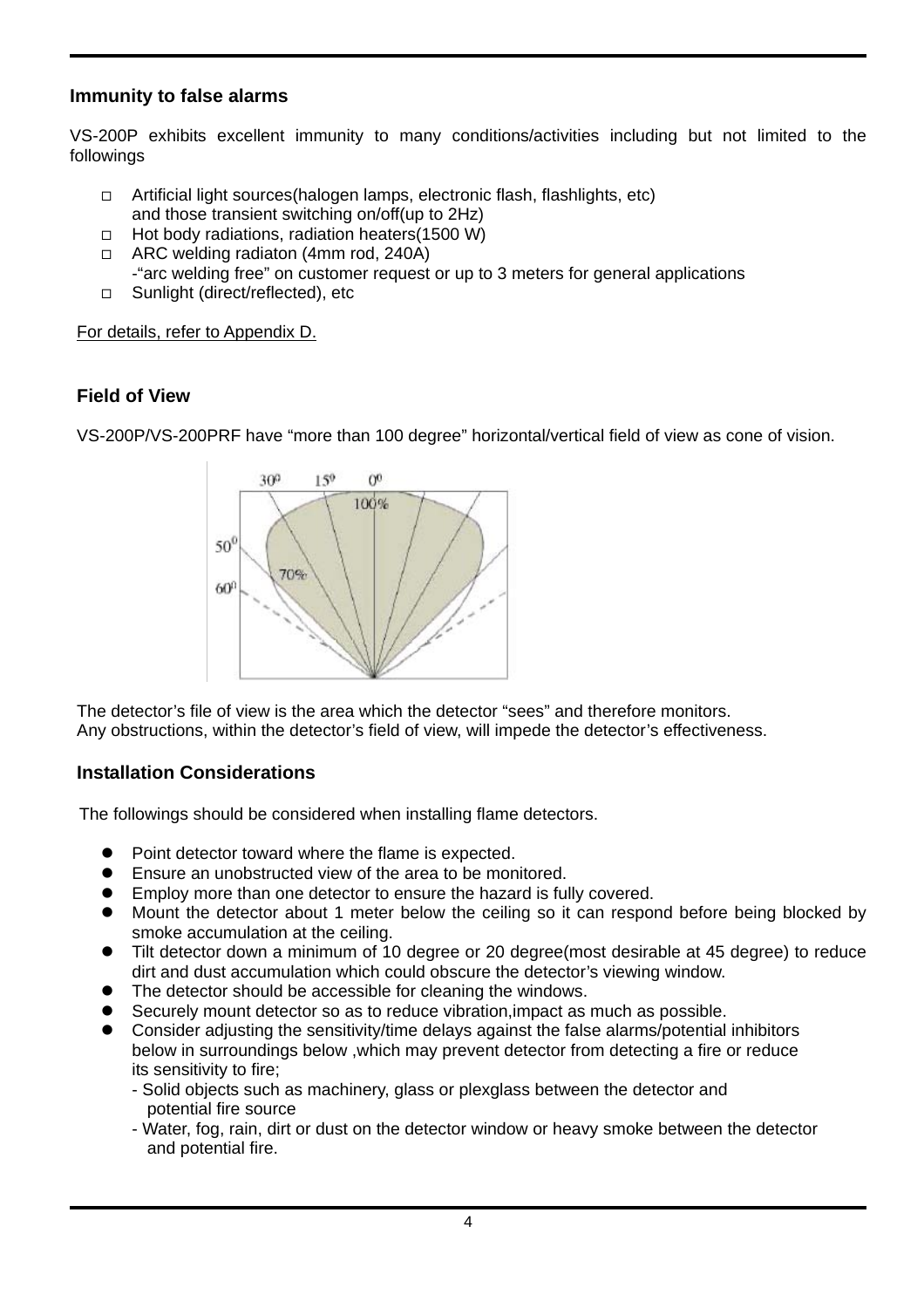

**Dimensional Drawing** 



125mm(X)  $\times$  125mm(Y)  $\times$  75mm(Z)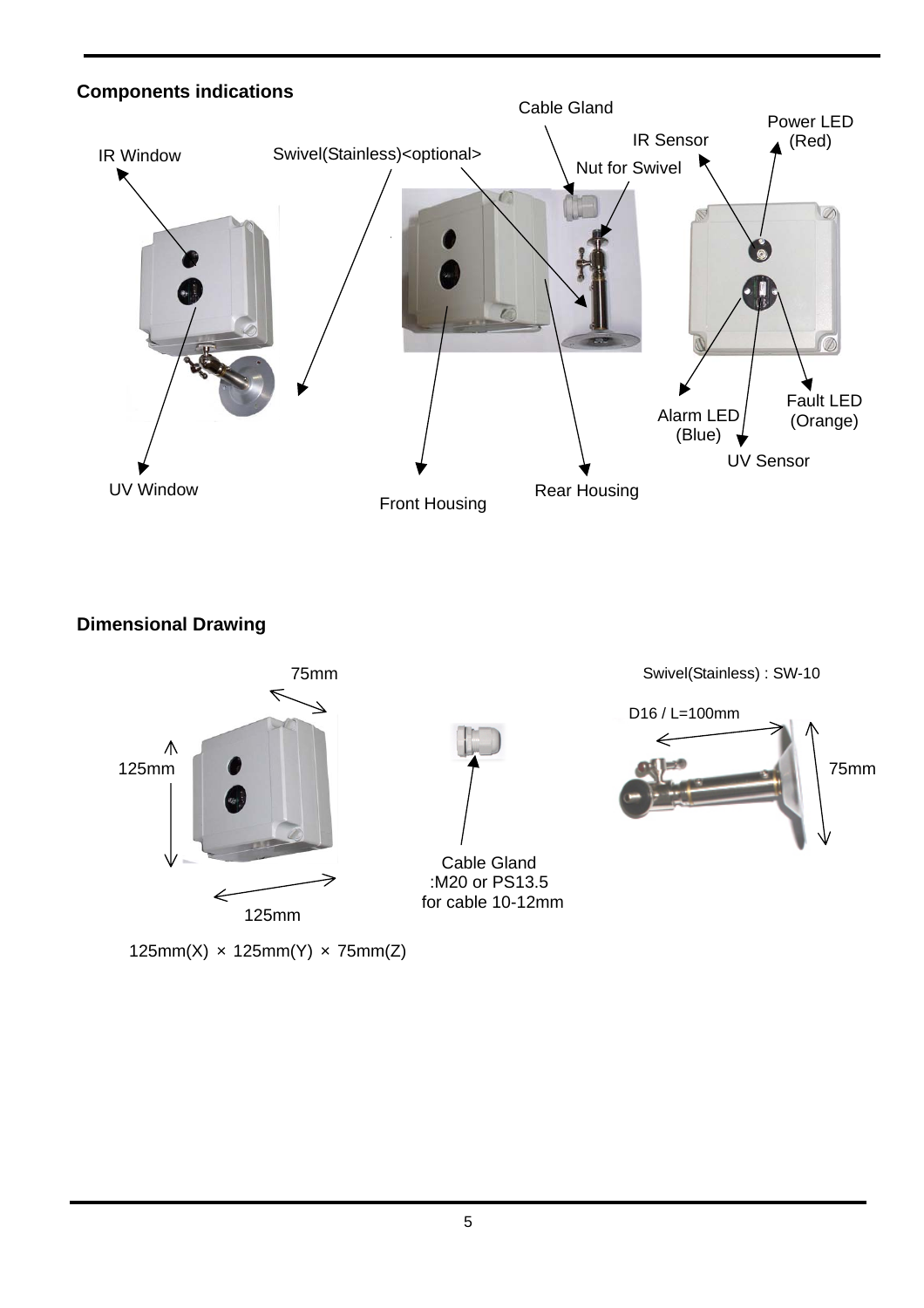# Field Installation

Unscrew the Front Housing to open the enclosure.



 Let the applicable wires(referring to "Appendix F") go through the cable gland of Rear Housing and connect them to the terminal blocks **according to the wiring connections(referring to "Appendix C").**

WARNING: **Do not disassembly or touch internal components other than DIP switches/Terminal blocks against possible any damages inside.**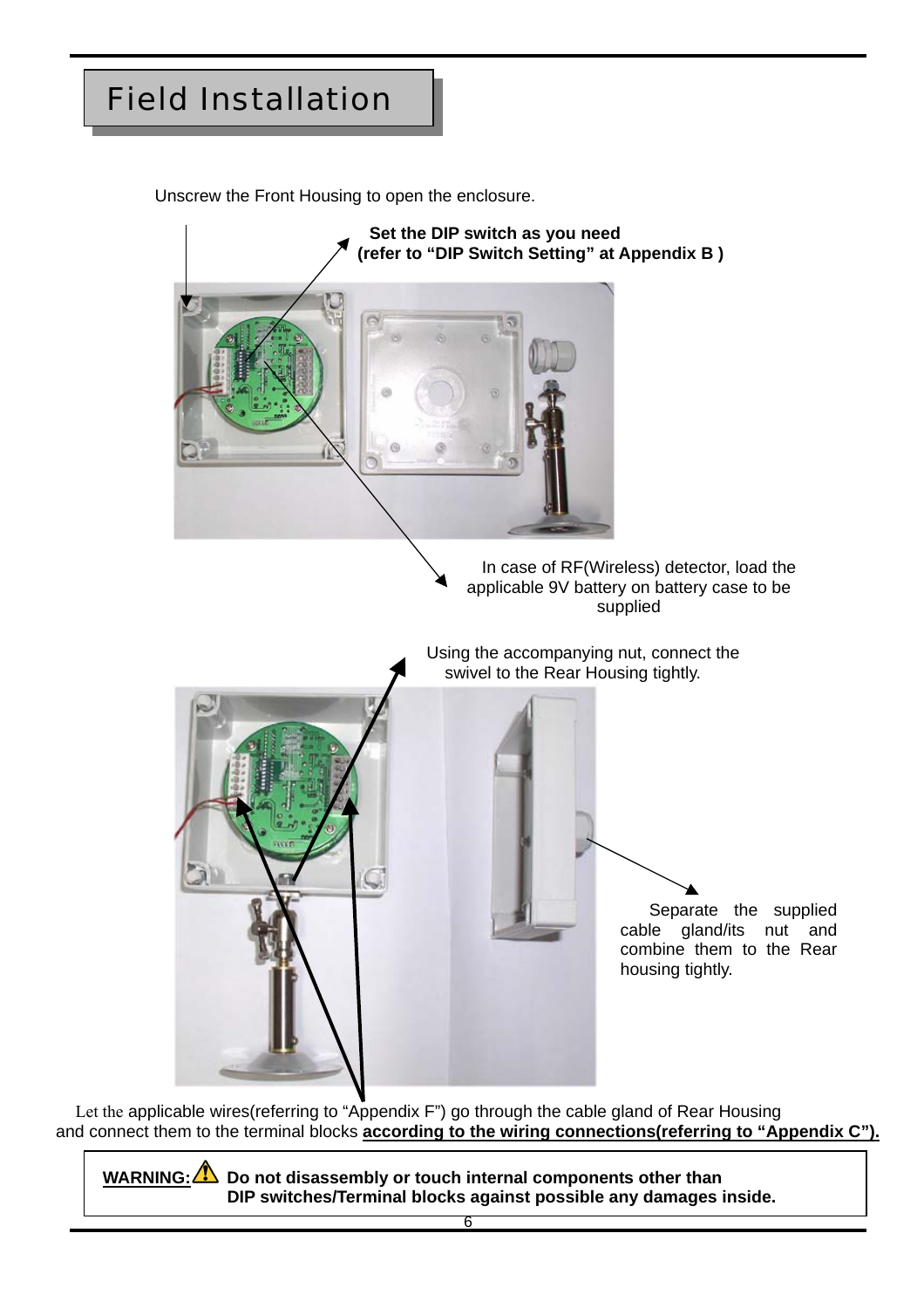Combine the Front Housing with the Rear Housing by screwing tightly to close the enclosure.



 Using the lever of swivel, adjust the tilting angle of detector for actual application and lock it securely against possible vibrations,impacts,etc.

**Note: Appendix E("Recommendations in installing" ) is advisable to the end-users.**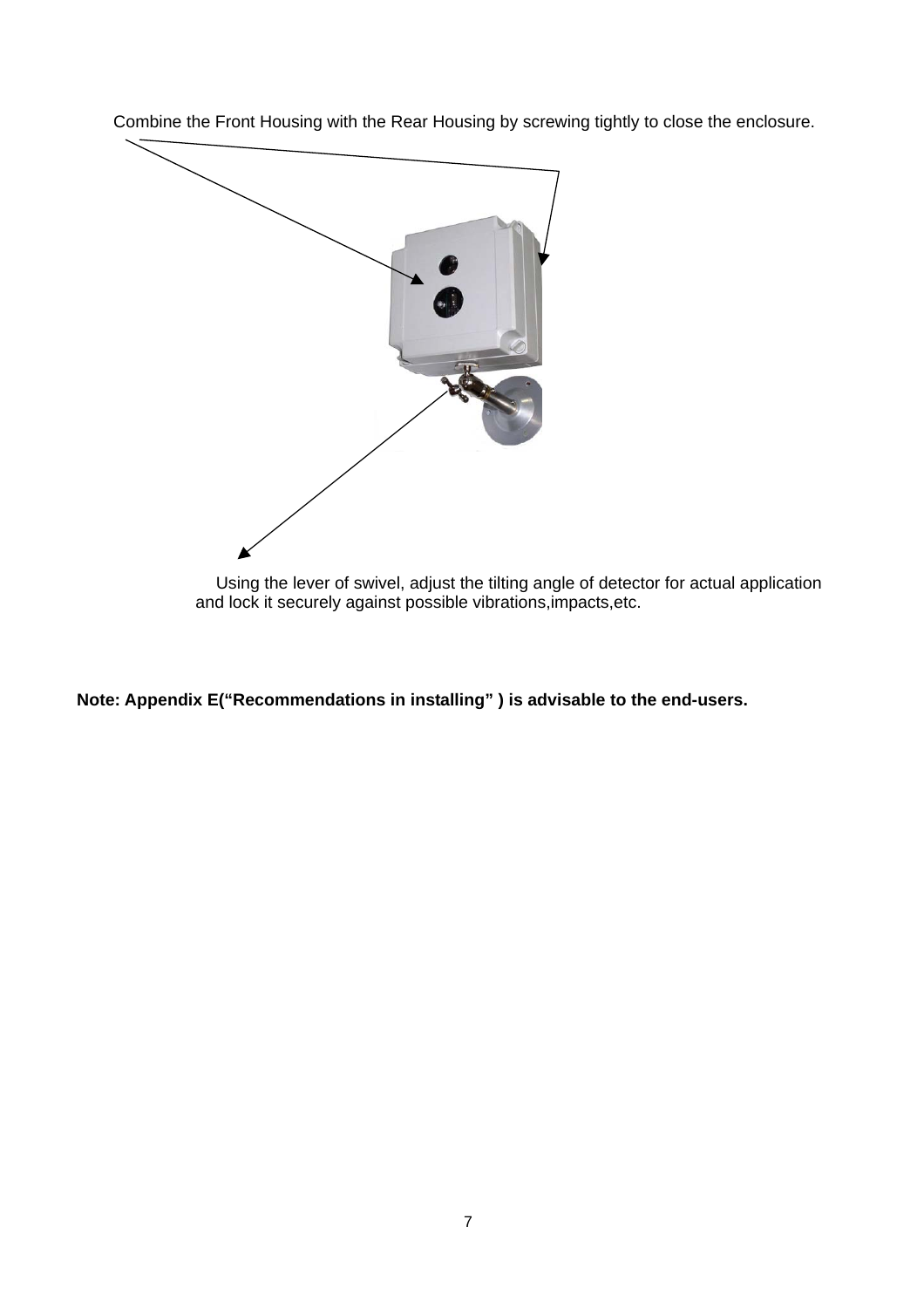# Start up procedure

Once powered up, VS-200P will begin appr. 20 sec start up routine. During this time, the Red(power) LED will be Flashing. Once the start up procedure has finished and no faults are present, the detector will begin Normal operation (Red Led will remain on).

Table 2: Status LEDs

| <b>LED Status</b>                                                        | <b>Red LED</b><br>(Power) | <b>Blue LED</b><br>(Alarm) | <b>Orange LED</b><br>(Fault) | <b>Current</b><br>Output<br><optional></optional> |
|--------------------------------------------------------------------------|---------------------------|----------------------------|------------------------------|---------------------------------------------------|
| Power $up -$<br>20 second start delay                                    | Flashing                  | Off                        | Off                          | $2 \text{ mA}$                                    |
| Internal Power Fault or<br>0f<br>system<br>power<br>out<br>range / Fault | Off                       | Off                        | Flashing                     | 0 <sub>m</sub> A                                  |
| <b>Normal Operation</b>                                                  | Solid                     | Off                        | Off                          | 4 mA                                              |
| <b>UV Detection</b>                                                      | Solid                     | Off                        | Off                          | $12 \text{ mA}$                                   |
| <b>IR Detection</b>                                                      | Solid                     | Off                        | Off                          | 8 mA                                              |
| Fire Detection (Warning)                                                 | Off                       | Solid                      | Off                          | 16 mA                                             |
| Fire confirmed                                                           | Flashing                  | Flashing                   | Flashing                     | 20 mA                                             |

WARNING: **During Start up procedure, ensure all external equipments are disabled to prevent unwanted activation until its procedure completion..**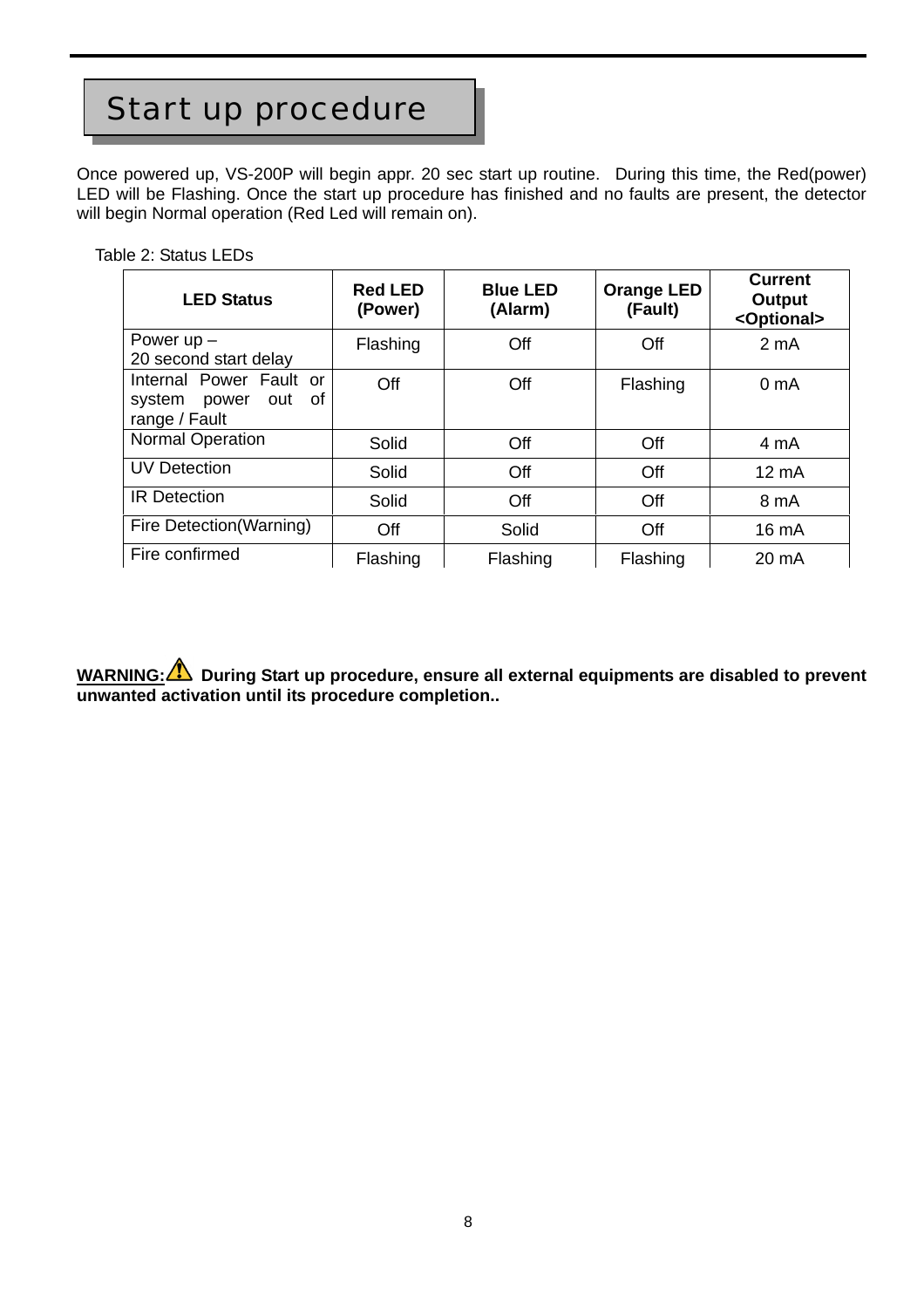# Detector Maintenance

Perform the following maintenances on a regular basis.

Clean the windows. -Use a cleaner (solvent) that completely vaporizes such as Ethanol.

#### **WARNING:** Do not clean the windows with a cleaner that contains silicon, making **the windows shinning, resulting in absorbing UV radiation.**

- Tighten the mounting screws/swivel/cable gland
- Check for un-obstructed view
- Check for possible spurious alarm items in the Field of View
- **•** Grounding of detector/panel and its cable shielding
- $\bullet$  Ingress protection at cable gland, etc.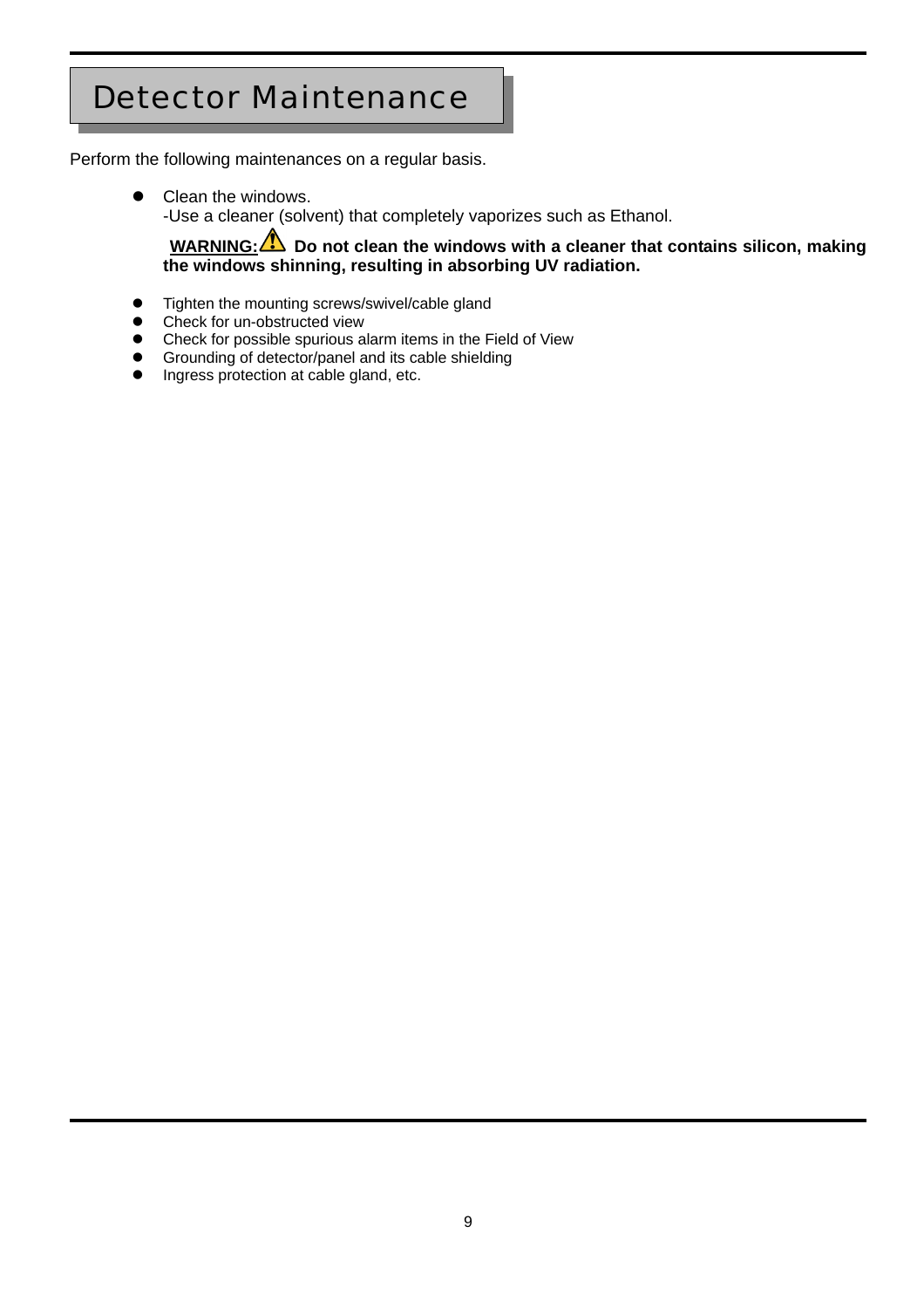### Appendix A: <Technical Specification>



VS-200P/VS-200P-RF are UV/IR flame detectors with Polycarbonate enclosure. VS-200P is for 24V input and VS-200PRF with built-in 9V battery (in "extremely as low as 70uA for stand-by" current), enabling RF wireless communications between the detector and the control panel.

- **Non-Explosion Proof**
- z **UV/IR Dual-Sensor**
- **•** Extremely low stand**by current(70uA) for RF wireless solution**
- **•** High Immune to False **Alarms**
- z **User-Programmable Configuration**

| <b>Applications:</b>                                      | Chemical<br>Processing &<br><b>Storage Facilities</b><br><b>Fuel Loading</b><br><b>Facilities</b><br>Warehouses<br>Public<br>buildings/Others<br><b>Especially for RF</b><br>wireless solutions | <b>Electrical</b><br><b>Input</b><br><b>Protection:</b><br><b>Electromagnet</b><br><b>Compatibility</b> | Complete electrical interface<br>protection against reversed<br>polarity voltage, surges, and<br>spikes according to IEC 801-4/5<br>The detector is designed to meet<br>the following EMC requirements:<br><b>Electrostatic Discharge</b><br><b>IEC801-2</b><br>(ESD) |
|-----------------------------------------------------------|-------------------------------------------------------------------------------------------------------------------------------------------------------------------------------------------------|---------------------------------------------------------------------------------------------------------|-----------------------------------------------------------------------------------------------------------------------------------------------------------------------------------------------------------------------------------------------------------------------|
| <b>Spectral Response:</b>                                 | UV: 0.185-0.260 microns<br>$IR: 4.30$ microns                                                                                                                                                   |                                                                                                         | <b>Conducted Emission EN55022</b><br>Class A                                                                                                                                                                                                                          |
| <b>Detection Range:</b><br>(Highest Sensitivity<br>Range) | Min. 65ft(20m) at 1sq.ft. N-<br>Heptane fire                                                                                                                                                    |                                                                                                         | Radiated Emission: EN55022<br>Class A<br>Radiated Immunity<br>IEC801-3                                                                                                                                                                                                |
| <b>Response Time:</b>                                     | Typical 3 to 5 seconds for<br>a 1 sq.ft. n-heptane pan<br>fire                                                                                                                                  | <b>Outputs:</b>                                                                                         | * Dry Contact Relays<br>(for VS-200P)<br>Alarm: 2A at 30VDC                                                                                                                                                                                                           |
| <b>Time Delay:</b>                                        | Adjustable time delay up<br>to 10 seconds                                                                                                                                                       |                                                                                                         | 0.6A at at 125VAC<br>Fault: 2A at 30VDC                                                                                                                                                                                                                               |
| <b>Field of View:</b>                                     | 100° hori./100° verti.                                                                                                                                                                          |                                                                                                         | 0.6A at at 125VAC                                                                                                                                                                                                                                                     |
| <b>Temperature Range</b>                                  | $-40$<br>- +85                                                                                                                                                                                  |                                                                                                         | Accessory: 2A at 30VDC<br>0.6A at at 125VAC                                                                                                                                                                                                                           |
| <b>Humidity:</b>                                          | Up to 95% RH                                                                                                                                                                                    |                                                                                                         |                                                                                                                                                                                                                                                                       |
| <b>Power Supply:</b>                                      | <vs-200p><br/>: DC24V (11V to 32V)<br/><vs-200prf><br/>: built-in 9V battery<br/>(5.2 to 12 VDC)<br/>*Low Volt. Detect: 5.8V<br/><vs-200p></vs-200p></vs-200prf></vs-200p>                      |                                                                                                         | <b>Open Collect Output</b><br>(for VS-200PRF)<br>Alarm output $(+)$<br>Alarm output (-)<br>Low Battery output (+)<br>Low Battery output (-)                                                                                                                           |
| <b>Power</b><br><b>Consumption:</b>                       | Max. 50mA in standby<br>Max. 80mA in alarm<br><vs-200prf><br/>*Max. 70uA in standby<br/>*Max. 20mA in alarm<br/>*Low Volt. Detect: 10mA</vs-200prf>                                             |                                                                                                         | * 4-20mA Current output<br>(OPTION)<br>* RS-485 Output (OPTION)<br>* RF Wireless Output (OPTION)                                                                                                                                                                      |
| <b>Electrical</b><br><b>Connection:</b>                   | M20 Cable gland (for cable<br>10-12mm) or on request                                                                                                                                            | <b>Enclosure:</b>                                                                                       | Polycarbonate                                                                                                                                                                                                                                                         |
| <b>Dimensions:</b>                                        | <b>Detector Unit</b><br>:125 x 125 x 75 mm<br>Swivel: D=16 / L=100mm                                                                                                                            | <b>Water/Dust</b><br><b>Protection</b>                                                                  | IP66/67                                                                                                                                                                                                                                                               |
| Weight(kg)                                                | Detector/Swivel: 0.40/0.15                                                                                                                                                                      | <b>Certification</b>                                                                                    | -Designed to meet EN54-10/FM                                                                                                                                                                                                                                          |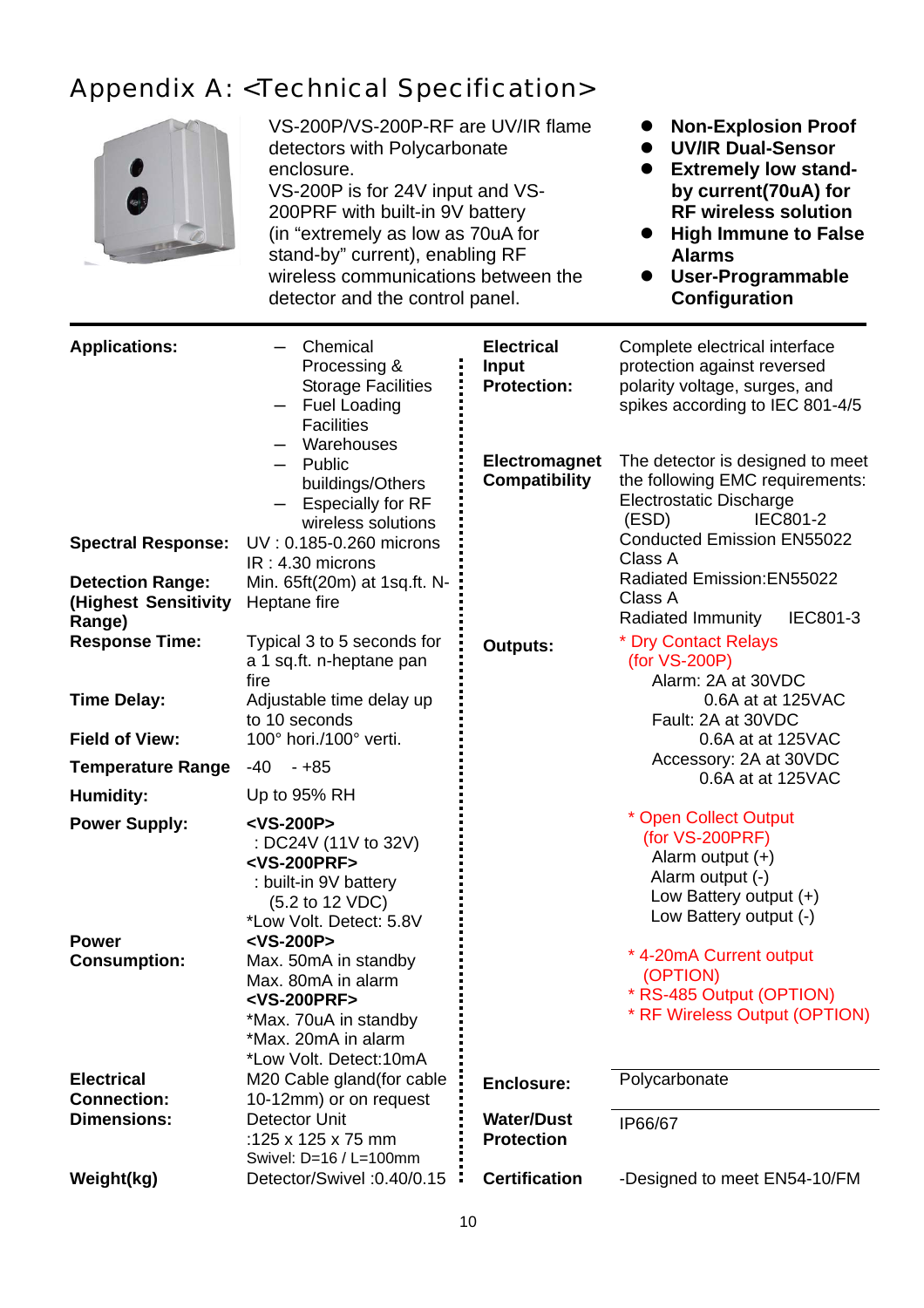# Appendix B: <DIP Switch Setting>

### DIP SWITCH SETTING

| <b>DIP SWITCH</b> |                         |    | <b>Function Descriptions</b> | <b>Remarks</b> |                |                |                |                                                                                                                                                                                                                                                                       |  |
|-------------------|-------------------------|----|------------------------------|----------------|----------------|----------------|----------------|-----------------------------------------------------------------------------------------------------------------------------------------------------------------------------------------------------------------------------------------------------------------------|--|
| 8                 | $\overline{\mathbf{z}}$ | 6  | 5                            | 4              | 3              | $\overline{2}$ | 1              |                                                                                                                                                                                                                                                                       |  |
| $\star$           | $\star$                 |    | $\star$                      | $\star$        | $\star$        | b2             | b <sub>1</sub> | <b>Sensitivity Setting</b><br>00: Highest <factory setting=""><br/>-Max. Detection Distance<br/>(Min. Counts per Duration)<br/><math>01:</math> High<br/><math>10:</math> Middle<br/>11: Lowest<br/>-Min. Detection Distance<br/>(Max. Counts per Duration)</factory> |  |
| $\star$           | $\star$                 |    | $\star$                      | b2             | b <sub>1</sub> | $\star$        |                | Alarm Latch On/Off Setting<br>00: Reset after 5 sec <factory setting=""><br/>01: Reset after 10 sec<br/>11: Latch until external reset<br/>(Not Available in Wireless Detector)</factory>                                                                             |  |
| $\star$           | $\star$                 | b2 | b <sub>1</sub>               | $\star$        | $\star$        | $\star$        |                | Alarm Delay Time Setting<br>00:0 sec(No delay) <factory setting=""><br/>01:3 sec after alarm output<br/>10:5 sec after alarm output<br/>11:10 sec after alarm output</factory>                                                                                        |  |
| b                 | b                       |    |                              |                |                |                |                | Reserved (for future requests)                                                                                                                                                                                                                                        |  |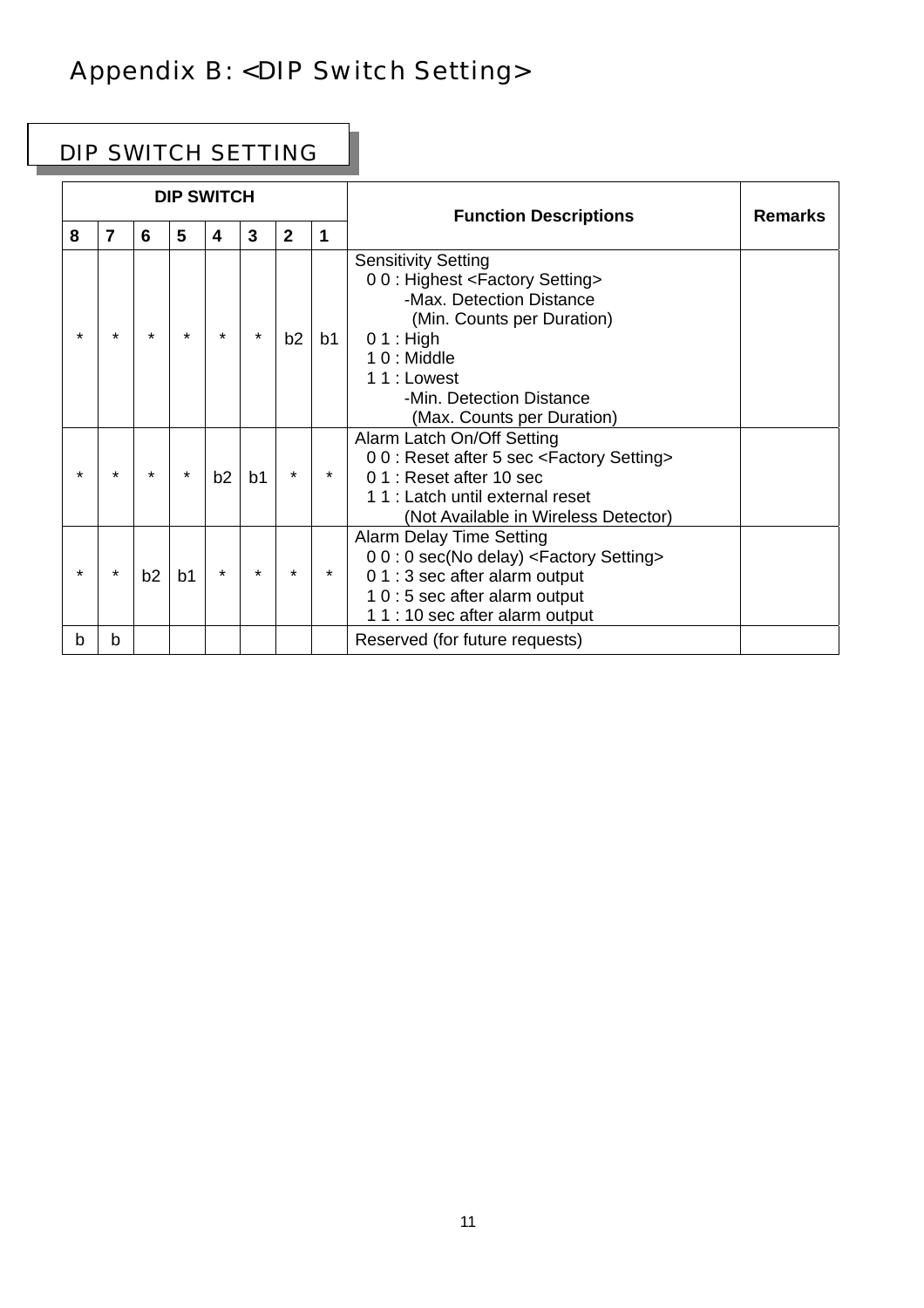### Appendix C: <Wiring Connection>

Manual Reset (for VS-200P/VS-200P-RF)



For the detailed wiring diagrams of each models( VS-200P / VS-200P-RF), Please refer to the next pages.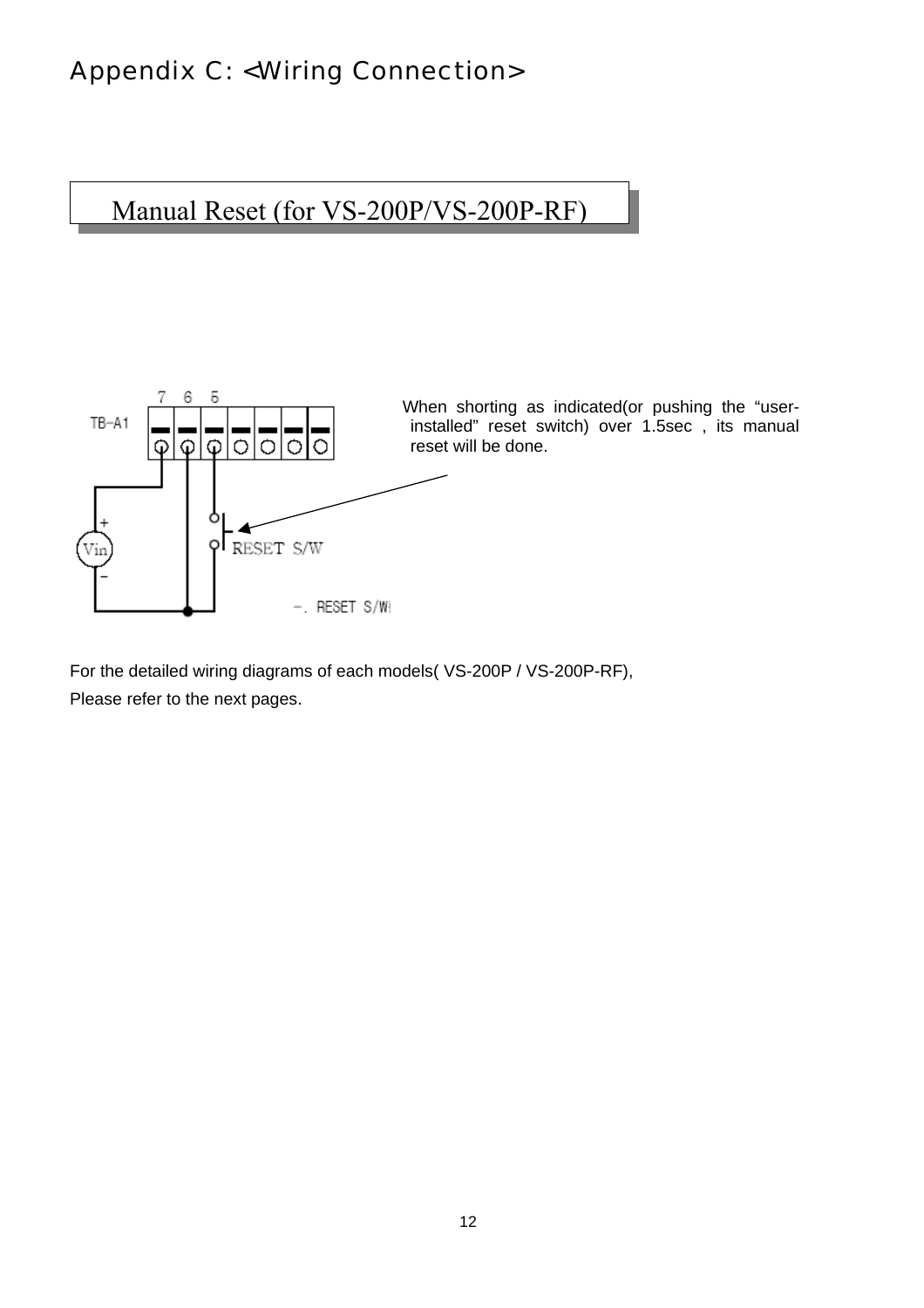### Wiring Diagram for VS-200P (24V Input)

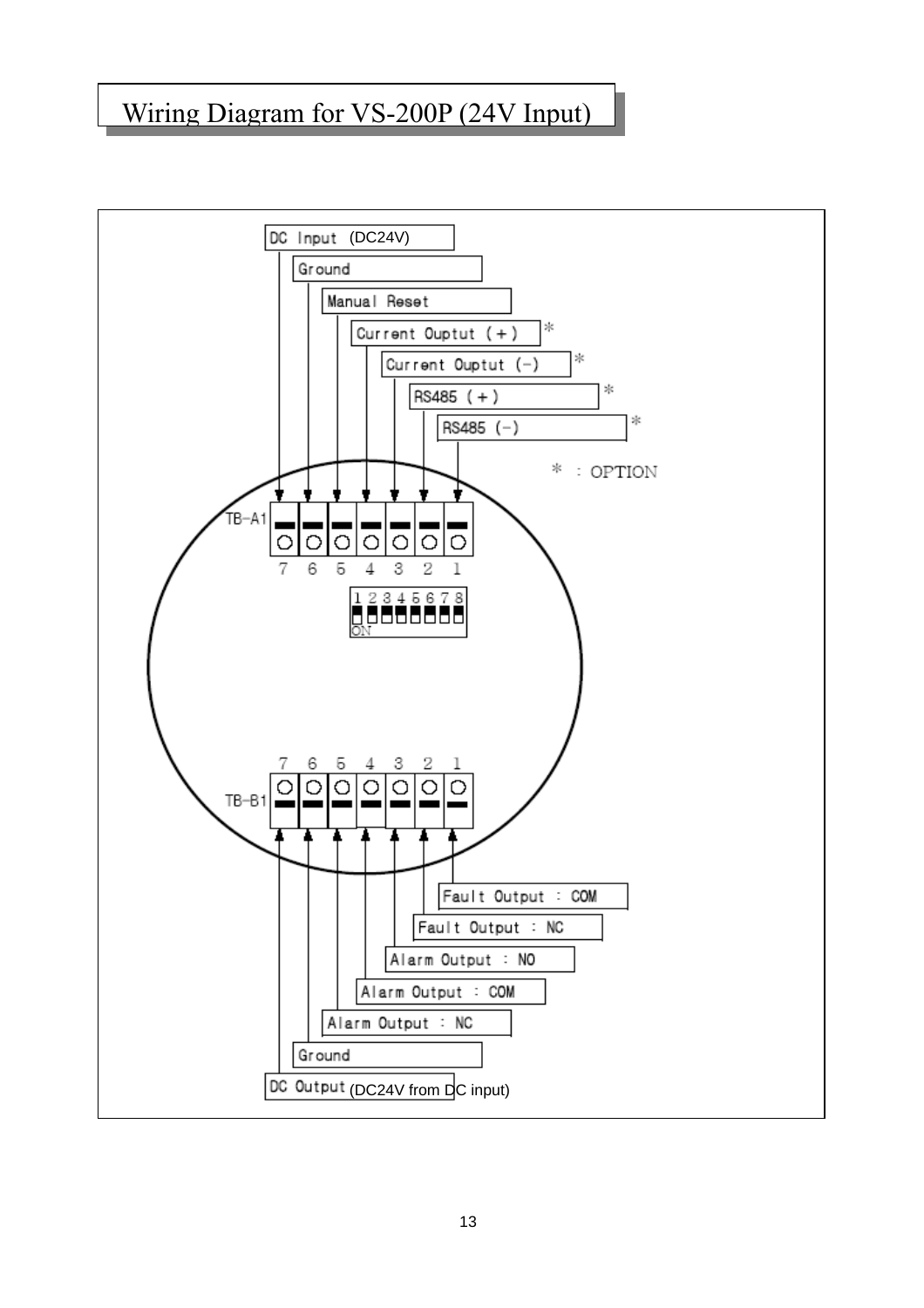## Wiring Diagram for VS-200P-RF (9V battery/RF wireless)

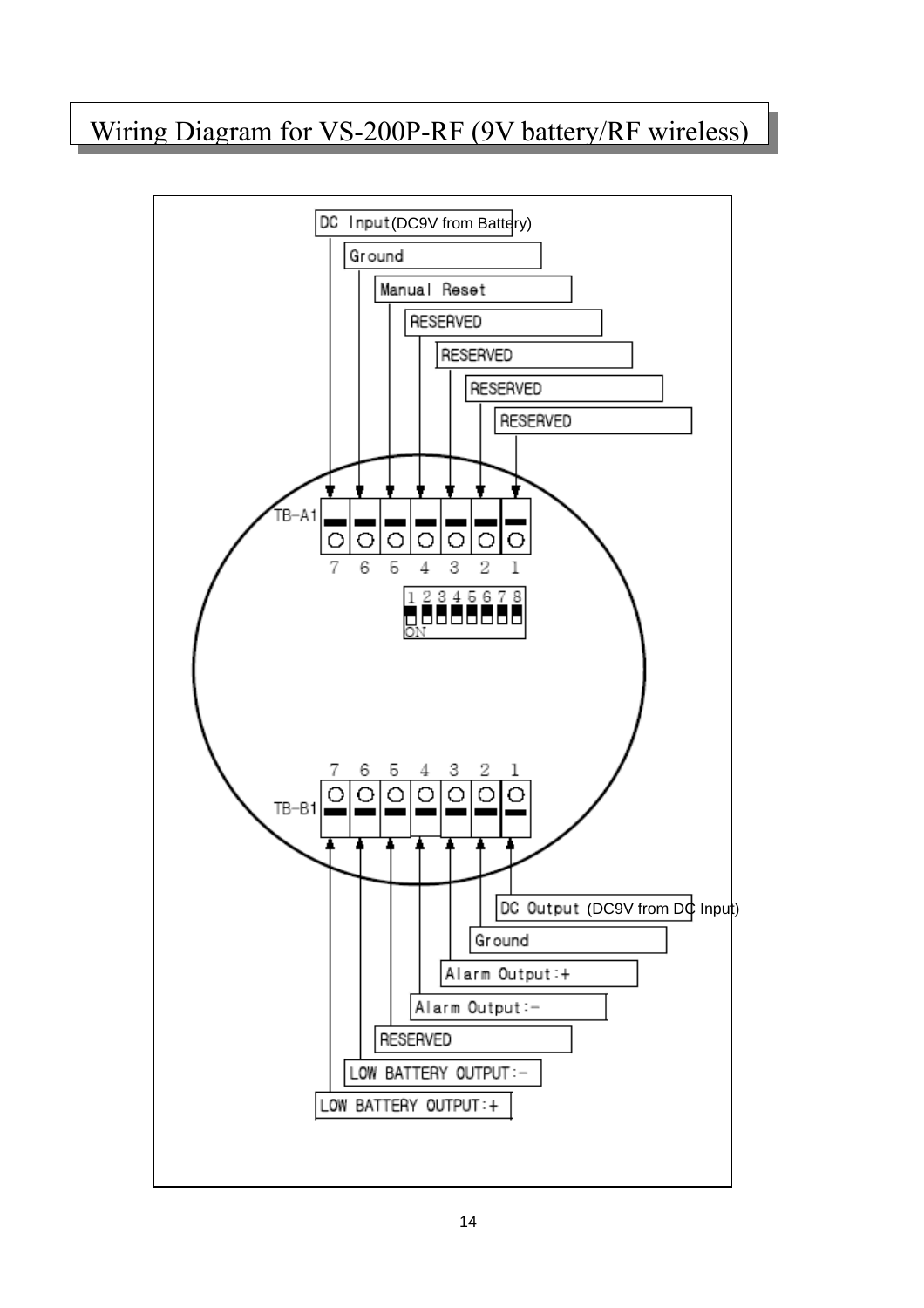# Appendix D: <Immunity to False Alarms>

| <b>Radiation Sources</b>                                      | <b>Immunity Distance(m)</b> |
|---------------------------------------------------------------|-----------------------------|
| Halogen Lamps(500W/1,000W)                                    | IAD                         |
| Switching ON/OFF of Halogen Lamp(500W)<br>- 1HZ/2HZ Switching | IAD                         |
| <b>ARC Welding</b>                                            | 3m(nominally) or            |
| -4mm rod / $240A$                                             | IAD (on request)            |
| Strobe lights (Electronic Flash of appr. 200W)                | IAD                         |
| for photoshops                                                |                             |
| Grinding metal                                                | 1m                          |
| Lit cigar or cigarette                                        | 1 <sub>m</sub>              |
| <b>Others</b>                                                 | IAD                         |
| - Sunlight (direct/indirect)                                  |                             |
| - 100W Incandescent lights(frost/clear)                       |                             |
| - 40w Fluorescent lights                                      |                             |
| - Radiation heater, 1500W                                     |                             |
| - Radiation heater, 1000W with fan                            |                             |
| - Bright-colored clothings, etc                               |                             |
| - Flashlight (MX991U)                                         |                             |

Notes: IAD=Immune at any Distance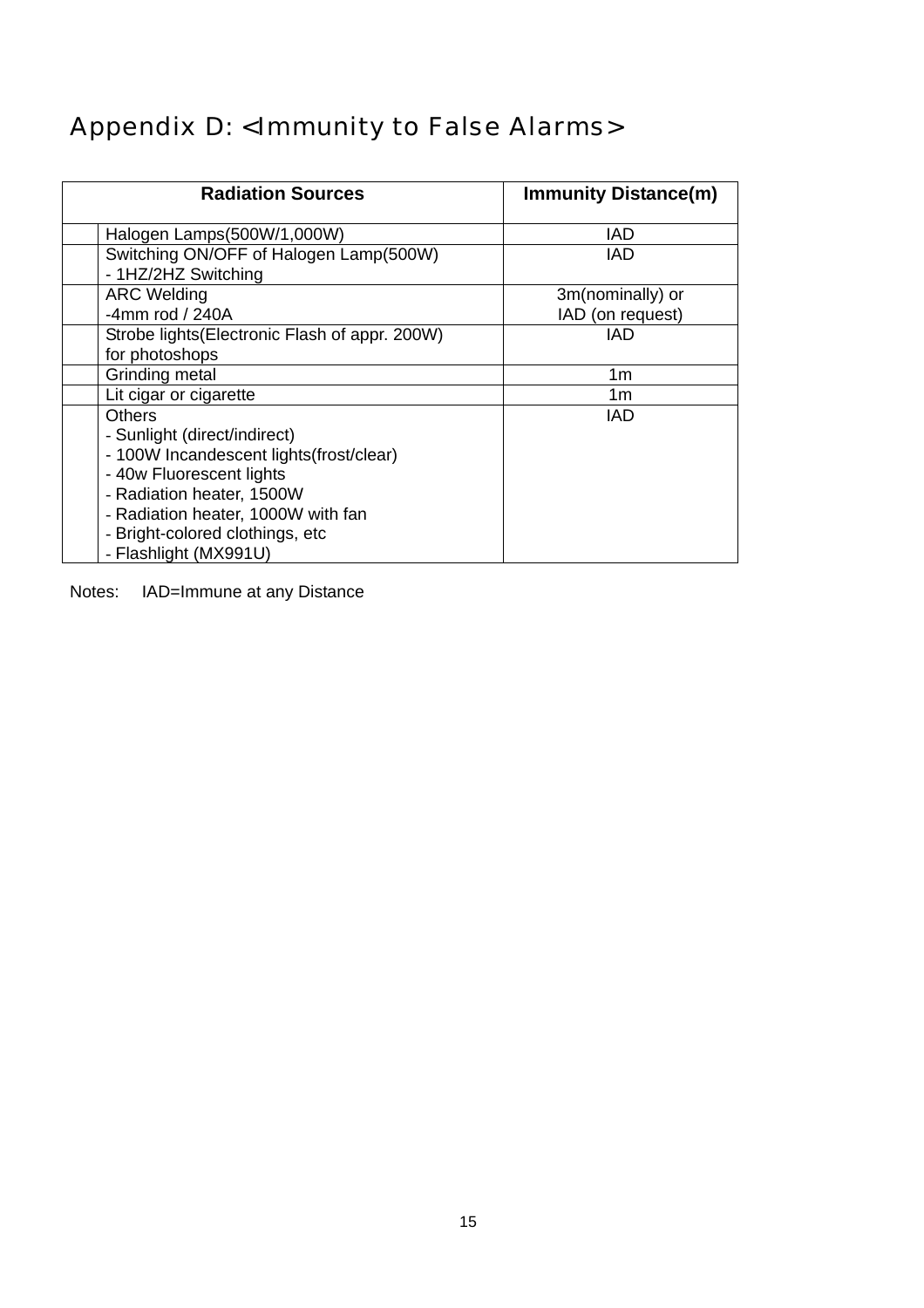### Appendix E: <Recommendations in installing>

## 2-1. Mounting

The detector can be mounted using the two mounting holes on the detector housing or the included swivel. It is preferred that the cable gland is pointing down. Leave a loop of spare cable with a diameter of apr. 10 cm (4 inch).

#### **2.1.2 Weather Protection**

In dirty or wet environments you should consider to mount a hood over the detector. A noncorrosive sheet metal plate of appr. 30 by 30 cm (1 by 1 ft) can be mounted directly above the detector without effecting the Field of View of the detector. A similar plate can be used to protect the detector from unwanted alarm sources.

#### **2.1.3 Field of View**

Keep in mind that the detector has a Cone of Vision f more than 900 (appr. 100). Make sure that detector is not directly looking into potential false alarm sources or



friendly fires. By pointing the detector down in an angle of 450 it allows you to fully utilize the Field of View. In this case one side of the Cone of Vision will cover the area horizontally and the other side of the Cone of Vision will cover the area vertically.

When the detector is also mounted in a diagonal way at 450 it will cover a volume.



In order to avoid shadow area's that can not be seen by the flame detector it is advised to put another detector in the opposite corner.





As a rule of thumb the detector is mounted twice as high as the highest object in the protected area.

#### **Warning:**

The detector in the opposite corner cannot be used as a redundant detector in a double detector system for actions like activation of an extinguishing system. Contact the factory for advise.

Example: Use voting 2 out of 4 for correct double detector actio

Warning: Smoke absorbs flame radiation. This could effect the sensitivity of the  $\mathbf d$ 



detector at least 150  $cm$  (5 feet) from the centrig. Warning:

Cold CO2 absorbs  $4.4 \mu$  radiation from a fire. When used in combination with a CO2 extinguishing system, be aware of the fact that re-ignition of the fire when CO2 gas is present may not be detected by the IR sensor.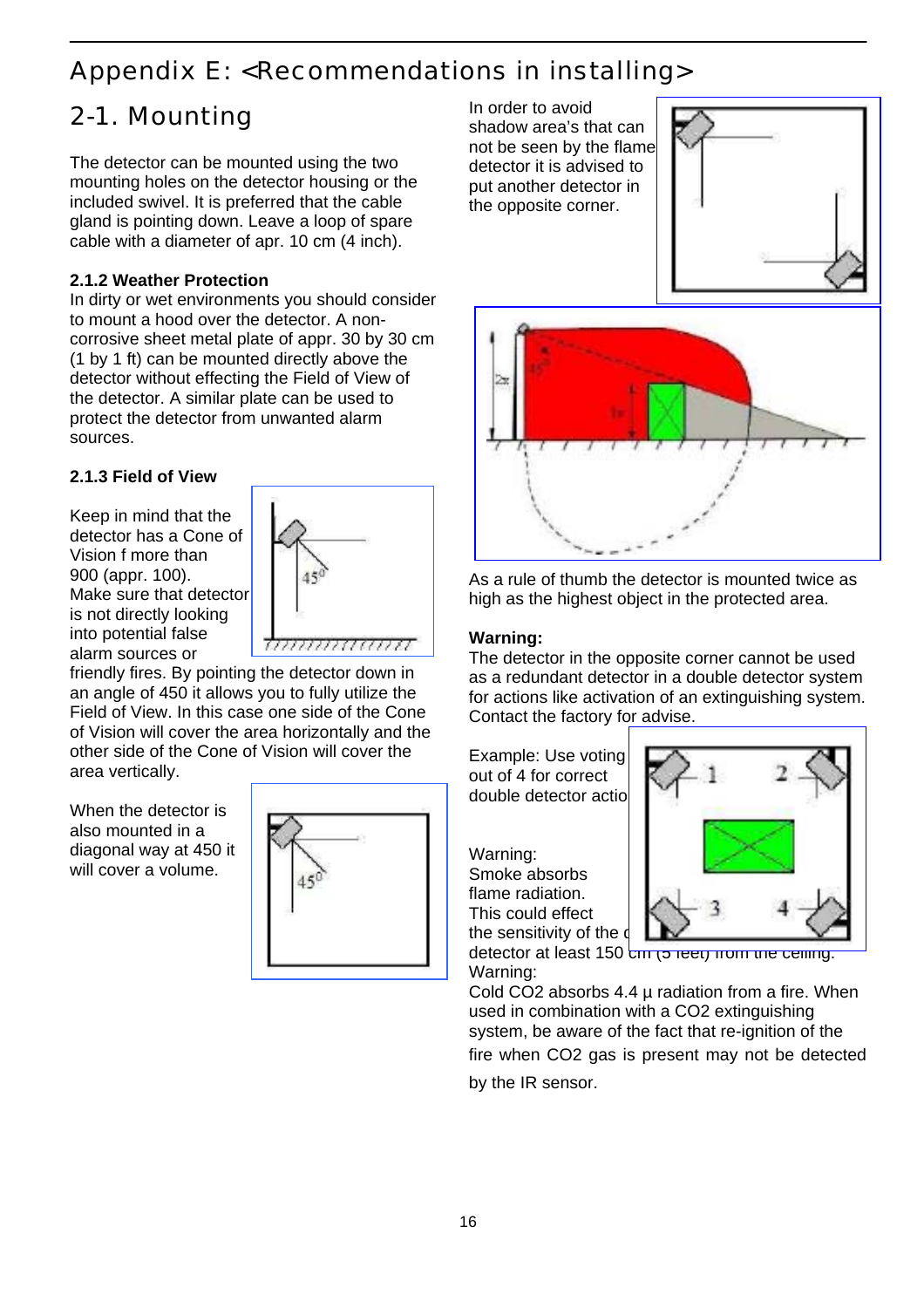# 2-2. Cabling

A minimum of a two twisted cores cable is needed to wire the detector correctly. The diameter of the cores must be 0.6 to 1.5 mm (24 to 16 AWG). The cores must be shielded and have a shield core for use with grounding terminals. The isolation resistance to ground must be at least 500K Ohm.

The length and diameter of the cable should be selected so that the detector will still have enough power under all detector conditions (normal and alarm).

#### **2.2.1 Local grounding**

In case the area where the detector is mounted has facilities to ground the panel (Gr 1) and the detector (Gr 2) and where both the panel ground and detector ground have no potential difference, the following must apply:



#### **Panel:**

Leave the cores protected by the shield as much as possible. Isolate the shield wire if necessary and connect it to the ground lug or screw.

#### **Detector:**

Leave the cores protected by the shield as much as possible. Isolate the shield wire or cut it off. *Do not* connect it to the ground lug or screw. Ground the housing of the detector locally using a stranded copper wire of at least 6mm2.

#### **2.2.2 Central grounding**

If local grounding of the detector housing is not available the following applies:



#### **Panel:**

Leave the cores protected by the shield as much as possible. Isolate the shield wire if necessary and connect it to the ground lug or screw.

#### **Detector:**

Leave the cores protected by the shield as much as possible. Connect the shield wire to the ground lug or screw.

Do not ground the detector housing in any way. If necessary the detector should be isolated from the detector housing and /or swivel.

#### *Warning:*

It is recommended to use the local grounding method as much as possible. Make sure there is no potential difference between the detector housing and the panel. Use the central grounding method only for small installations.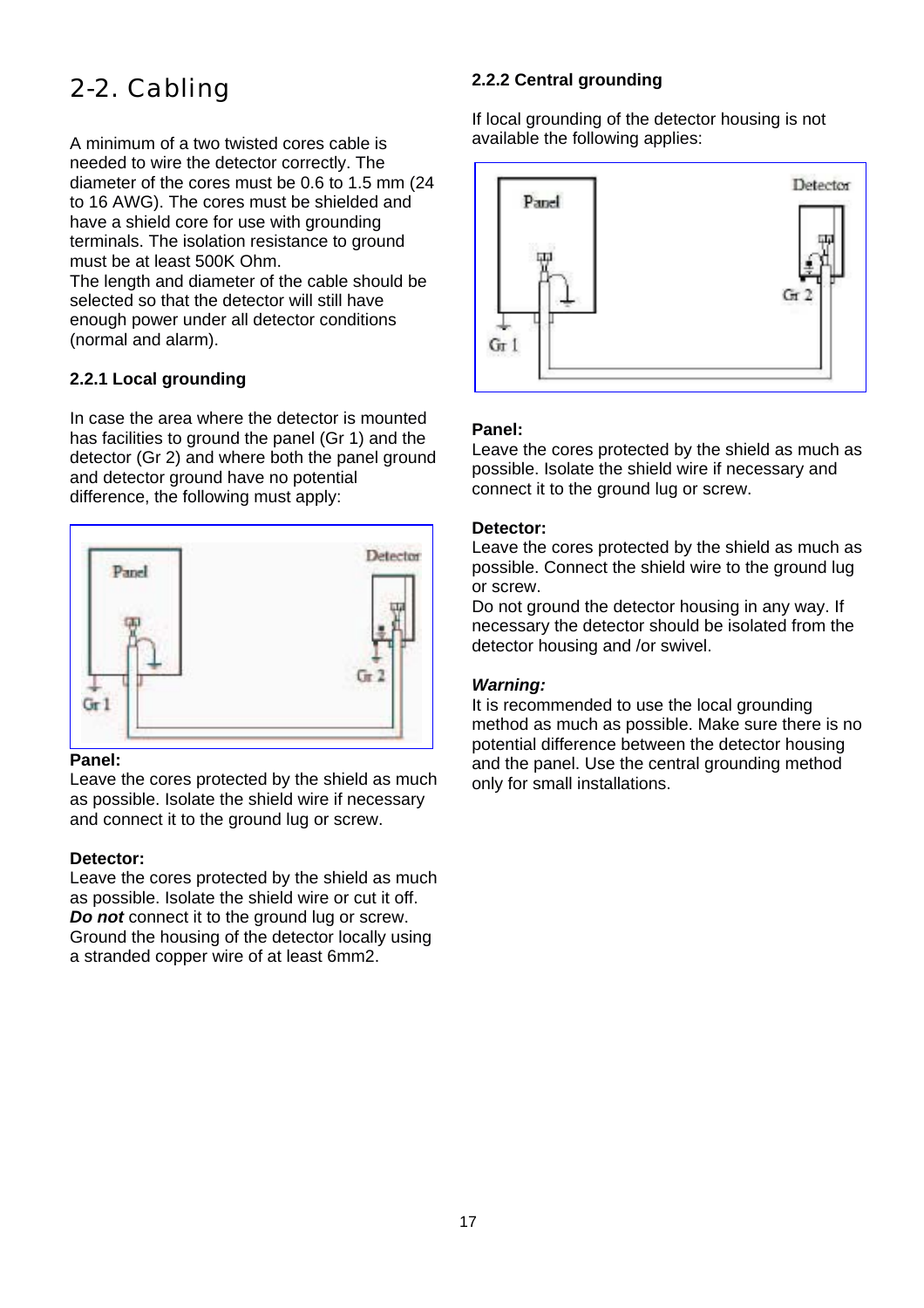### 3. Operation

#### **3-1. Commissioning**

Before the detector is put in operation the following should be checked:

- Clean the detector lens
- Close the detector housing
- Position and alignment check
- False alarm sources in the Field of View
- Correct and useful application
- Wiring at the detector and the panel
- Cable Shielding
- Grounding of the detector and panel
- Ingress Protection at gland
- Tighten the mounting screws
- Tighten the gland
- Test alarm

Before final commissioning the detector should run without alarm actions during a period that represents the normal operation conditions. When fault occur during the test run the installation should be checked and adjusted until the detector works without failures. After a final test alarm the installation can be switched on permanently.

#### **3.2 Testing**

The detector is factory tested. However, on a regular basis the detector must be tested to ensure normal operation and fire condition. The detector lens needs to be clean in order to be able to detect a fire. Build up of contamination will effect the sensitivity of the detector. If the customer demanded a certain performance and that performance is confirmed by fire testing or otherwise, the final installation should be tested using the applicable fuel and conditions specified. Make sure that every thinkable precaution has been taken to avoid damage to people, property and the environment while testing. EGM supplies our own Test Lamp for use with all 185-235 nm UV and 4.4 µ IR or UV/IR combination Flame detectors. Read the instructions of the Test Lamp.

#### **3.3 Faults**

Spurious alarms can be caused by:

- The detector is activated by a known or unknown UV and IR source in the Field of View.
- The detector is activated by an electromagnetic interference on the wiring and/or electronics.
- The detector is activated by wrong or faulty wiring.
- The detector's electronics is damaged. -

Finding the cause of the spurious alarm needs an accurate recording of the alarms and conditions. E.g. time, date, weather and lighting conditions etc. are important to determine the cause.

First of all the power supply needs checking for e.g. voltage, current, ripple etc. Then check all items mentioned under Operation. Replace the detector if a spare is available.

To determine if the spurious alarm is caused by an event in the Field of View or the wiring and electronics the detector can be blinded by a cover. Make sure no light or other radiation can reach the sensor. If the detector still alarms it is likely that the spurious alarm is caused by the wiring and/or electronics. Make sure that the cover is removed after testing.

#### *Warning:*

Commissioning and tests must be performed by knowledgeable technicians. All local regulations for installation and cabling apply including regulations for activation of alarm systems, extinguishing systems and other activations.

#### *Warning:*

UV sensors are based on the Geiger-Muller counter that is also used for radioactive measurements. If the sensor still alarms at the application although the lens is covered and the wiring/electronics is okay, please consider the presence of radio activity. Contact the factory for a solution.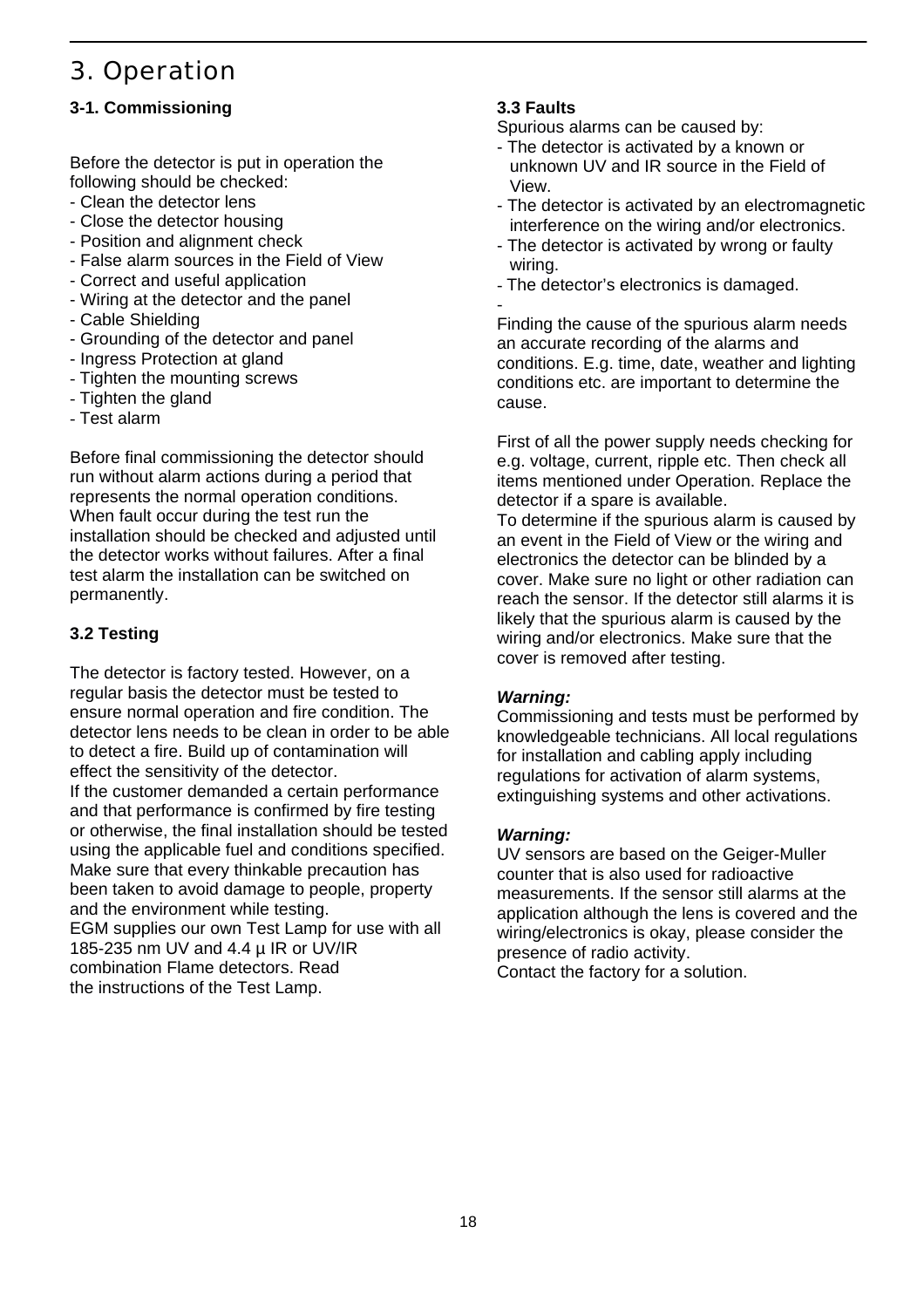#### *Warning:*

If a sudden high energy IR source is put close to the detector the sensor might go in to saturation. As a result a time delay of 30 seconds applies and the detector goes in alarm if the source is still present. If this behavior is unwanted do not use this detector.

#### *Warning:*

UV/IR detectors have strengths and weaknesses.

Consider these before installation.

# 4 Maintenance

### 4.1 Routine check

Besides cleaning the detector needs no specific maintenance. Inspection of the following items is necessary:

- Position and alignment check
- Check for possible spurious alarm sources in the Field of View
- Check for un-obstructed view
- Clean the detector lens
- Close the detector housing
- Correct and useful application
- Wiring at the detector and the panel
- Cable Shielding
- Grounding of the detector and panel
- Ingress Protection at gland
- Tighten the mounting screws
- Tighten the gland
- Test alarm

The enduser is responsible for optimal operation conditions. Should there be a situation that changes the starting points of the protection system, please make sure a knowledgeable technician takes all necessary actions. Do not clean the lens of the UV detector with a cleaner that contains silicones. They make the lens really shining but the silicones absorb the UV radiation. Use a cleaner (solvent) that completely vaporizes such as Ethanol (at least 90%). Make sure that once a year (e.g. during routine inspection) the lens is also cleaned on the inside. Particles from the electronic components may have settled on the lens.

#### **4.1. Testing**

The detector is factory tested. However, on a regular basis the detector must be tested to ensure normal operation and fire condition. The detector lens needs to be clean in order to be able to detect a fire. Build up of contamination will effect the sensitivity of the detector.

If the customer demanded a certain performance and that performance is confirmed by fire testing or otherwise, the final installation should be tested using the applicable fuel and conditions specified. Make sure that every thinkable precaution has been taken to avoid damage to people, property and the environment while testing.